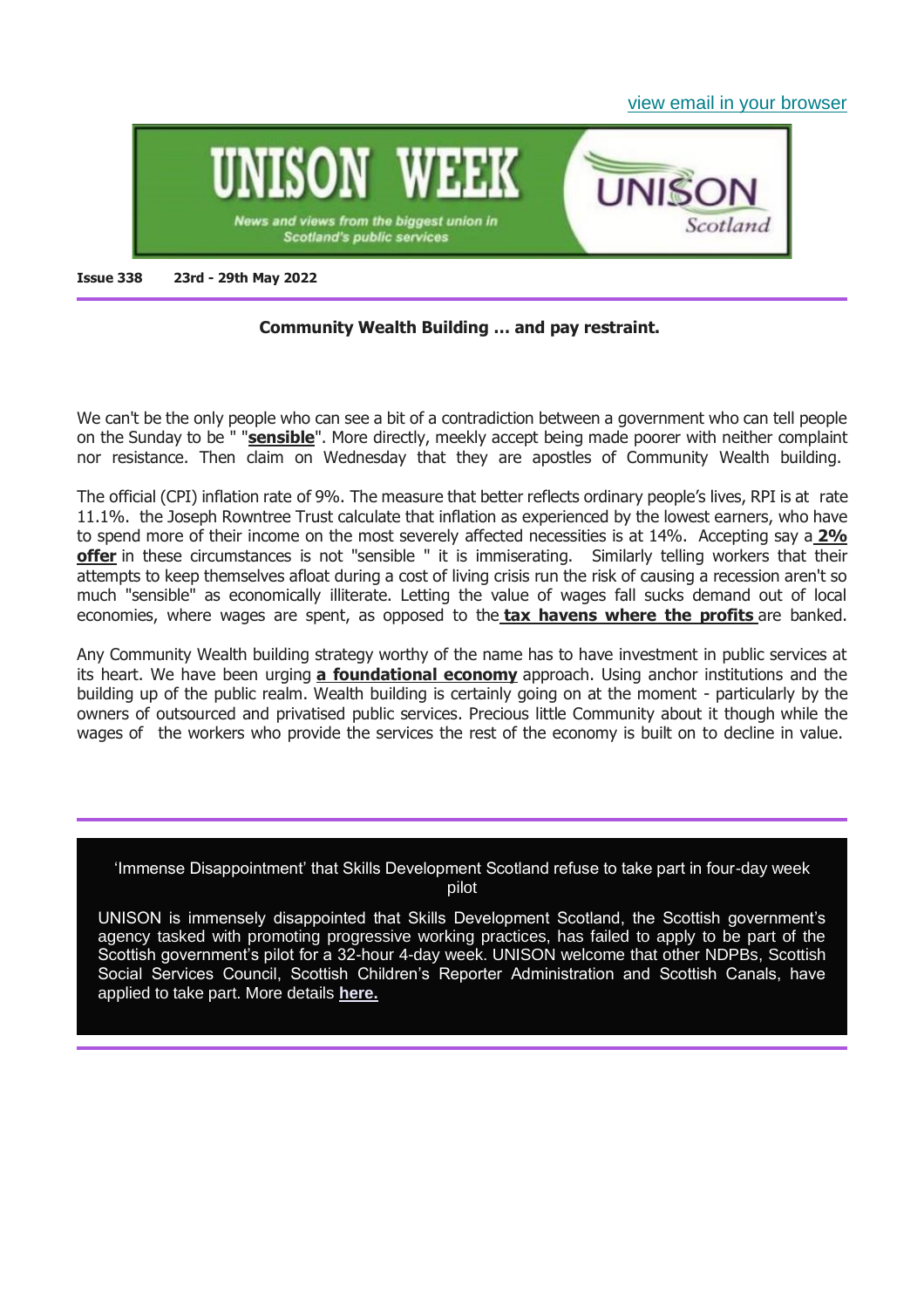# **UNISON's carers campaign for change**



**UNISON visited some of our social care members and activists at Blue Triangle last week. They told us about just some of the things they do and how the cost of living crisis is impacting them and their service users. Read more [here.](https://unison-scotland.org/unisons-carers-campaign-for-change/)**

**[General secretary's blog: The UK government must invest properly in our nurses](https://www.unison.org.uk/news/general-secretary-blog/2022/05/blog-the-uk-government-must-invest-properly-in-our-nurses/)**

# **[Social work webinar: Exploring community social work's potential in](https://unison-scotland.org/social-work-webinar-exploring-community-social-works-potential-in-scotland/)  [Scotland 8 June 2022](https://unison-scotland.org/social-work-webinar-exploring-community-social-works-potential-in-scotland/)**



**Inflation hit a 30-year high. The cost of living crisis is affecting every part of our lives and pushing more and more people into extreme poverty and hardship. UNISON is calling on members to join the union and the rest of the union movement on a [national day of action](https://www.unison.org.uk/events/tuc-national-demonstration/) at events across the UK on Saturday 18 June organised by the TUC. All details [here.](https://www.unison.org.uk/events/tuc-national-demonstration/)**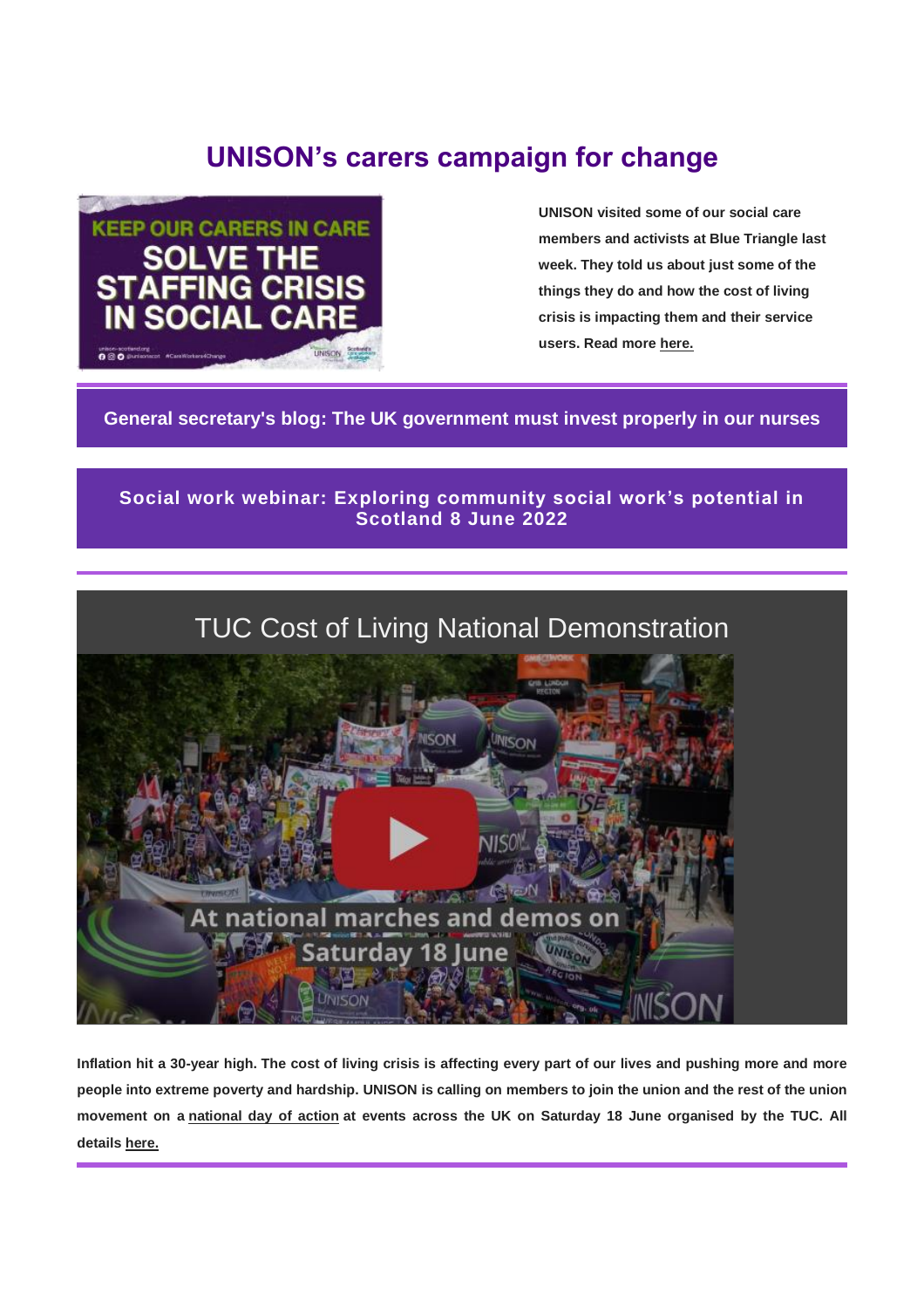# **Recognise, Respect Reward**

**Fair Pay Campaign for Local Government Workers** 



#### **PICK OF THE MEDIA**

20/05/22 heraldscotland.com **[Scotland faces mass strikes as more workers threaten strike action over pay.](https://www.heraldscotland.com/news/homenews/20152654.scotland-faces-mass-strikes-workers-threaten-strike-action-pay/)**

20/05/22 tuc.org.uk **TUC analysis - [homeworking has tripled since before the pandemic.](https://www.tuc.org.uk/news/work-home-day-homeworking-has-tripled-pandemic-tuc-analysis)**

19/05/22 tuc.org.uk **[Gender pensions gap means retired women go the equivalent of four and a half months each year without a](https://www.tuc.org.uk/news/gender-pensions-gap-means-retired-women-go-equivalent-four-and-half-months-each-year-without)  [pension.](https://www.tuc.org.uk/news/gender-pensions-gap-means-retired-women-go-equivalent-four-and-half-months-each-year-without)**

19/05/22 barrheadnews.com **[Council Workers pay dispute threatens to escalate.](https://www.barrheadnews.com/news/20144280.council-workers-pay-dispute-threatens-escalate/)**

18/05/22 heraldscotland.com **[SNP drop key pledge to close education attainment gap by 2026.](https://www.heraldscotland.com/politics/20148292.snp-drop-key-pledge-close-education-attainment-gap-2026/)**

17/05/22 gov.scot **[The Scottish Government to address the points identified in the SIC's progress report into how the organisation](https://www.gov.scot/news/foi-handling/)  [handles Freedom of Information \(FOI\) requests.](https://www.gov.scot/news/foi-handling/)**



# **Energy Support Appeal**

Helping low income and vulnerable members<br>with rising energy costs

#### **There for You launches the Energy Support Appeal**

There for You is launching their **[Energy](https://www.unison.org.uk/news/2022/03/there-for-you-launches-the-energy-support-appeal/?utm_medium=email&utm_campaign=Staff%20activist%20090322&utm_source=Communications&utm_content=Bills%3A%20There%20for%20You%20launches%20its%20energy%20support%20appeal)  [Support Fund](https://www.unison.org.uk/news/2022/03/there-for-you-launches-the-energy-support-appeal/?utm_medium=email&utm_campaign=Staff%20activist%20090322&utm_source=Communications&utm_content=Bills%3A%20There%20for%20You%20launches%20its%20energy%20support%20appeal)** to help members through the cost-of-living crisis. In order to support as many members as possible over this year, they are asking for donations from branches.